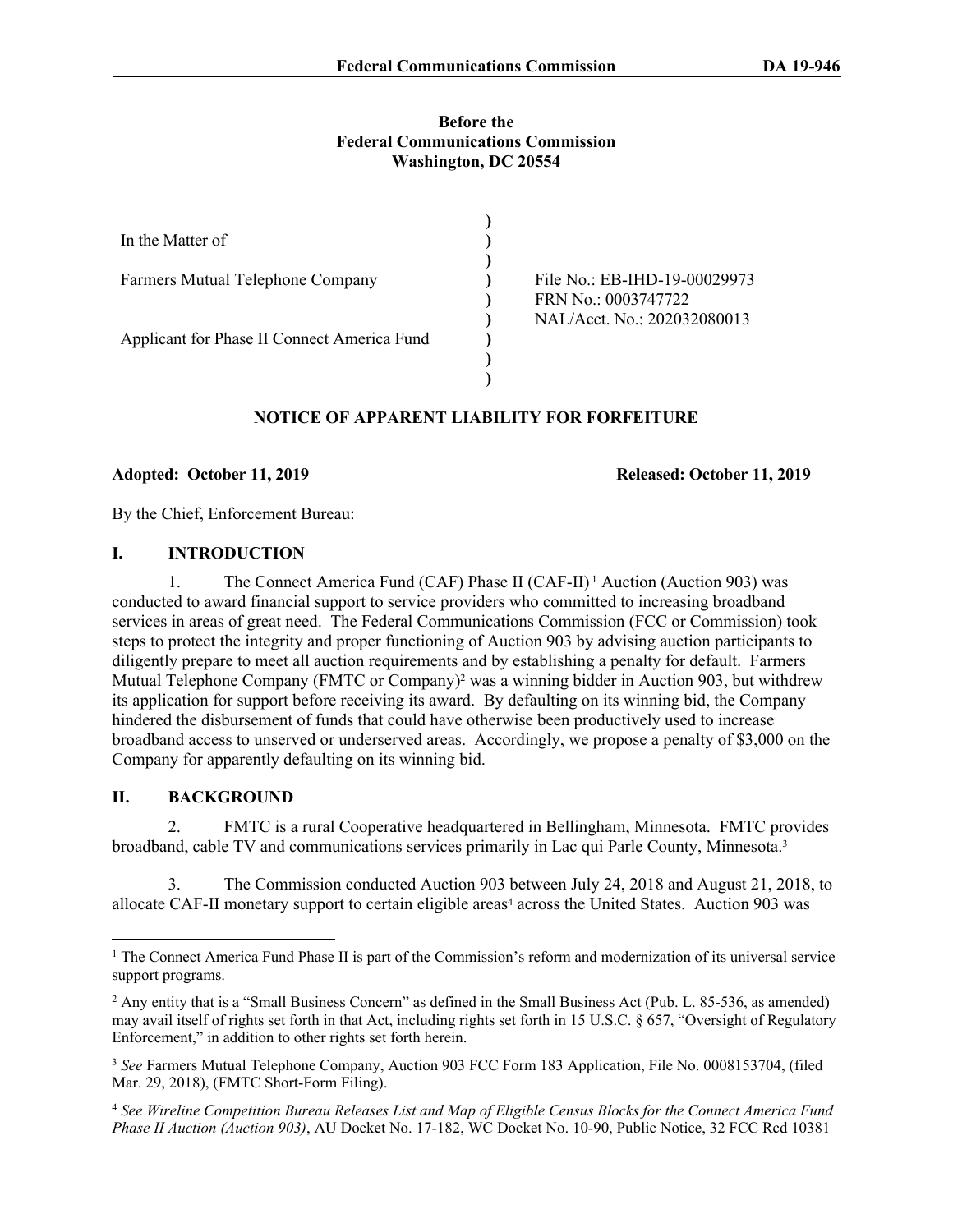slated to award up to \$198 million in annual support, a total of \$1.98 billion over ten years, in ongoing high-cost universal service support to service providers that committed to offering voice and broadband services in unserved areas.<sup>5</sup> Using a multiple-round, reverse auction, Auction 903 was intended to close the digital divide for all Americans, including those in the rural areas of our country.<sup>6</sup>

4. In establishing procedures for Auction 903, the Commission was explicit as to the requirements a bidder must meet and the consequences for falling short of those requirements, including the penalties for default.<sup>7</sup> In a February 1, 2018 Public Notice (*Phase II Auction Procedures Public*  Notice), the Commission established a bidding process with clear dates and deadlines.<sup>8</sup> Each bidder was first required to file FCC Form 183 (Short-Form Application) no later than March 30, 2018.<sup>9</sup> Bidders were required to provide information in the Short-Form Application that demonstrated their baseline financial qualifications and technical capabilities in order to establish eligibility.10 After reviewing the Short-Form Applications, the Commission announced the applicants qualified to participate in Auction 903.<sup>11</sup>

5. Once Auction 903 bidding began, the Commission conducted a multi-round, descending clock auction.12 The minimum geographic areas established by the Commission for bidding in Auction 903 were Census Block Groups (CBGs) that contained one or more eligible census blocks, identified in a list released by the Commission's Wireline Competition Bureau (WCB) in December 2017.<sup>13</sup> The list of CBGs included approximately 214,000 eligible census blocks, located in approximately 30,300 CBGs.<sup>14</sup>

6. On August, 28, 2018, the Commission released a Public Notice identifying the 103 winning bidders who had won \$1.488 billion in support over a ten-year period.<sup>15</sup> Winning bidders were given the opportunity to assign some or all of their winning bids to related entities by September 14,

6 *Id.* at 1428, paras. 1-2.

<sup>7</sup> *Connect America Fund et al.*, Report and Order and Further Notice of Proposed Rulemaking, 31 FCC Rcd 5949, 6000, para. 143 (2016), (*Phase II Auction Order and/or FNPRM*); *Phase II Auction Procedures Public Notice,* 33 FCC Rcd at 1471-2, paras. 111-119.

<sup>8</sup> *Phase II Auction Procedures Public Notice,* 33 FCC Rcd at 1432, para. 10.

9 *Id.*

<sup>10</sup> *Id.* at 1438-9, para. 21.

<sup>11</sup> *See 220 Applicants Qualified to Bid in the Connect America Fund Phase II Auction (Auction 903)*, *Bidding to Begin on July 24, 2018*, AU Docket No. 17-182, WC Docket No. 10-90, Public Notice, 33 FCC Rcd 6171, 6176, paras. 27-28 (Rural Broadband Task Force/WTB/WCB 2018) (*Qualified Bidders Public Notice*).

<sup>12</sup> *Phase II Auction Procedures Public Notice,* 33 FCC Rcd at 1493, para 199.

<sup>13</sup> *See Eligible Census Block List Public Notice,* 32 FCC Rcd at 10381.

<sup>14</sup> *Id.*

<sup>(</sup>WCB 2017) (*Eligible Census Block List Public Notice*)*.* The list of census blocks can be found at <https://www.fcc.gov/files/caf2auctionpublishblockcsv>.

<sup>5</sup> *Connect America Fund Phase II Auction Scheduled for July 24, 2018 Notice and Filing Requirements and Other Procedures for Auction 903*, AU Docket No. 17-182, WC Docket No. 10-90, Public Notice, 33 FCC Rcd 1428, para. 1 (2018), (*Phase II Auction Procedures Public Notice*).

<sup>15</sup> *See Connect America Fund Phase II Auction (Auction 903) Closes; Winning Bidders Announced; FCC Form 683 Due October 15, 2018*, AU Docket No. 17-182, WC Docket No. 10-90, Public Notice, 33 FCC Rcd 8257 (Rural Broadband Task Force/WTB/WCB 2018) (*Auction 903 Closing Public Notice*).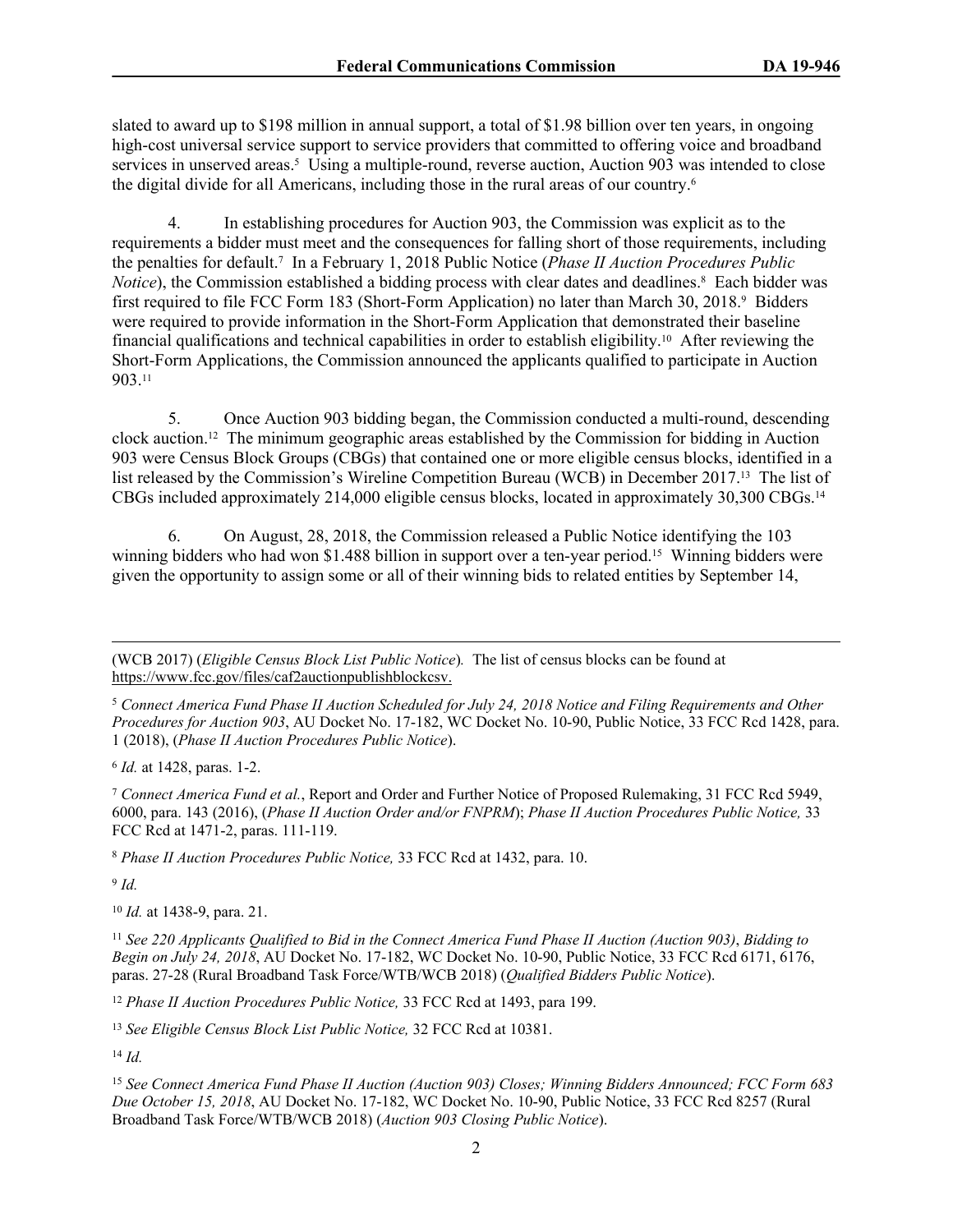2018.16 Additionally, winning bidders were required to submit a post-auction application for support, FCC Form 683 (Long-Form Application), no later than October 15, 2018.

7. The Company timely submitted its Short-Form Application to participate in Auction 90317 and was a successful bidder, winning \$348,991.60 of support for eight CBGs covering 163 locations in Minnesota. The Company also timely filed its Long-Form Application on October 8, 2018.<sup>18</sup> On February 22, 2019, the Company notified the Rural Broadband Auctions Task Force, WCB, that it would default on its winning bid for CBG Number 270731802001 because 95 of the 98 areas in that CBG were in its traditional ILEC service territory and default was the most cost-effective option to resolve the location discrepancy.<sup>19</sup> On June 7, 2019, WCB referred FMTC and another defaulting bidder to the Enforcement Bureau for enforcement action.<sup>20</sup>

# **III. DISCUSSION**

8. In establishing the procedures for Auction 903, the Commission was unambiguous in the requirements each bidder must meet and the consequences of failing to meet any requirement, stating:

Any Auction 903 winning bidder or long-form applicant will be subject to a forfeiture in the event of a default before it is authorized to begin receiving support. A winning bidder or long-form applicant will be considered in default and will be subject to forfeiture if it fails to timely file a long-form application, fails to meet the document submission deadlines, is found ineligible or unqualified to receive Phase II support by the Bureaus on delegated authority, and or otherwise defaults on its winning bids or is disqualified for any reason prior to the authorization of support. Any such determination by the Bureaus shall be final, and a winning bidder or long-form applicant shall have no opportunity to cure through additional submissions, negotiations, or otherwise. **Agreeing to such payment in the event of a default is a condition for participating in the Phase II auction** (emphasis added).<sup>21</sup>

Because the Company apparently partially defaulted on its Auction 903 winning bidder obligations, we find that the Company apparently willfully violated the Commission's rules and orders governing Auction 903.

Under Section  $503(b)(1)$  of the Communications Act of 1934, as amended (the Act), any person who is determined by the Commission to have willfully or repeatedly failed to comply with any provision of the Act or any rule, regulation, or order issued by the Commission shall be liable to the United States for a forfeiture penalty.22 In order to impose such a forfeiture penalty, the Commission

<sup>20</sup> *Auction 903 June 2019 Public Notice*, 2019 WL 2443206 at Attach. B*.*

<sup>21</sup> *Phase II Auction Procedures Public Notice,* 33 FCC Rcd at 1520, para. 314.

<sup>16</sup> *Id.* at 8259-60, paras. 9-13.

<sup>17</sup> *See* FMTC Short-Form Filing.

<sup>18</sup> *See* Farmers Mutual Telephone Company, Auction 903 FCC Form 683 Application, File No. 0008153704, (filed Oct. 8, 2018) (FMTC Long-Form Filing).

<sup>19</sup> *See Connect America Fund Phase II Auction Support for 611 Winning Bids Ready to be Authorized*, 2019 WL 2443206, Attach. B (Rural Broadband Task Force/OEA/WCB 2019) (*Auction 903 June 2019 Public Notice*); FMTC Long-Form Filing, Attach. Other (8), [Default on Bid for CBG 270731802001](https://oxygen.fcc.gov/inbox/attachment_view.htm?applicationId=10823068&attachmentId=20551990), filed Feb. 22, 2019 (FMTC Letter).

<sup>22</sup> *See* 47 U.S.C. § 503(b)(1)(B); 47 CFR § 1.80(a)(1); *see also* 47 U.S.C. § 503(b)(1)(D) (forfeitures for violation of 18 U.S.C. § 1464). Section 312(f)(1) of the Act defines willful as "the conscious and deliberate commission or omission of [any] act, irrespective of any intent to violate" the law. 47 U.S.C. § 312(f)(1). The legislative history to section  $312(f)(1)$  of the Act clarifies that this definition of willful applies to both sections  $312$  and  $503(b)$  of the Act, H.R. Rep. No. 97-765, 97th Cong. 2d Sess. 51 (1982), and the Commission has so interpreted the term in the section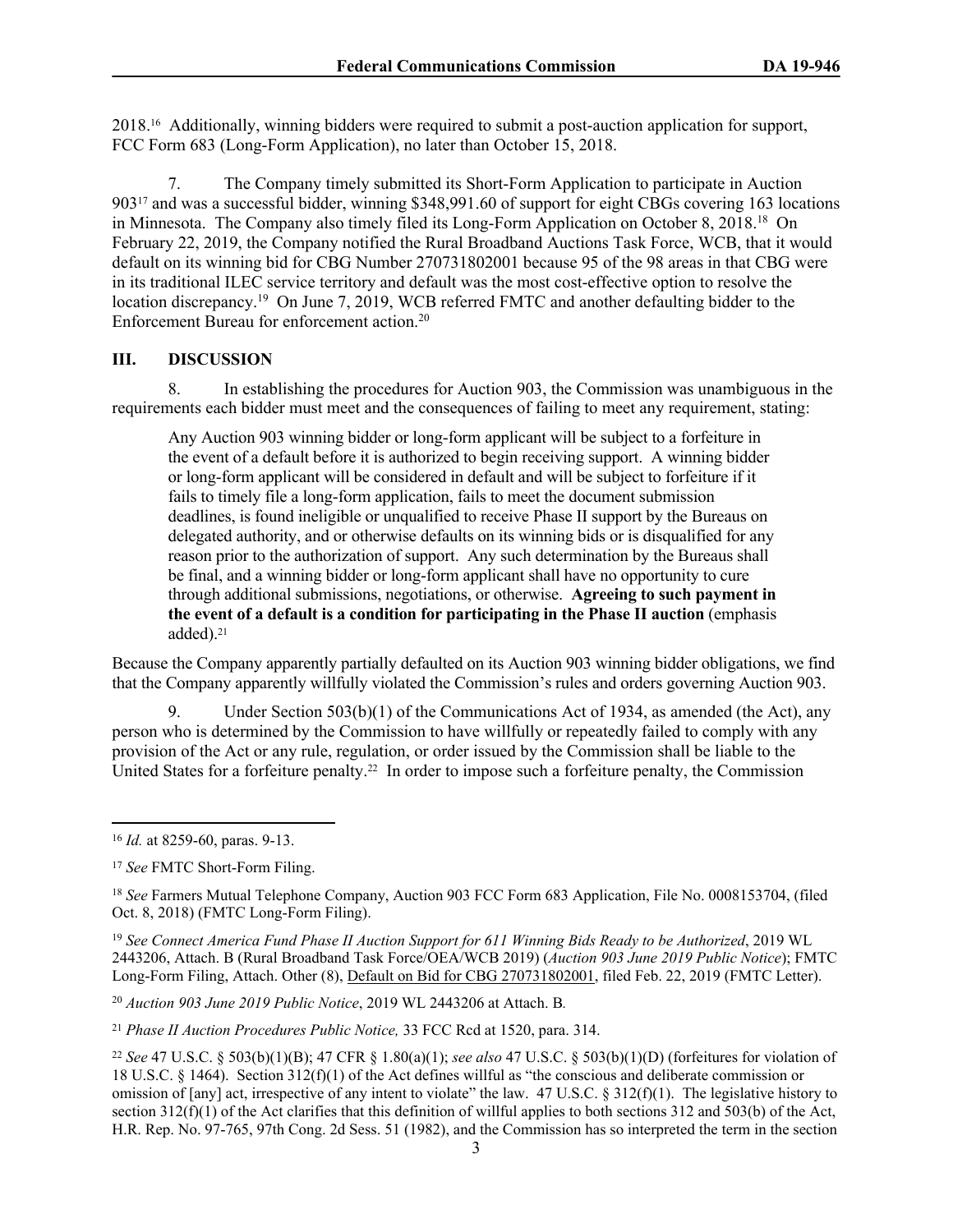must issue a notice of apparent liability, the notice must be received, and the person against whom the notice has been issued must have an opportunity to show, in writing, why no such forfeiture penalty should be imposed.23 The Commission will then issue a forfeiture if it finds, by a preponderance of the evidence, that the person has willfully or repeatedly violated the Act or a Commission rule.<sup>24</sup>

10. By withdrawing its application for support for one of its eight CBGs, the Company apparently partially defaulted on its winning bids for Auction 903 in apparent violation of section 1.21004(a) of the Commission's rules and the procedures established specifically for Auction 903.<sup>25</sup> Pursuant to section 1.21004(a), a winning bidder of a Commission auction that, for any reason, is not subsequently authorized to receive support has defaulted on its bid and is liable for a default payment.<sup>26</sup> Section 1.21004(b) authorizes the Commission to calculate the default payment by a method established in a public notice prior to competitive bidding. In Auction 903, however, the Commission concluded that it would impose a forfeiture in lieu of a default payment.<sup>27</sup> Furthermore, the Company agreed to this default payment as a condition to participating in Auction 903.<sup>28</sup>

11. That the Company partially defaulted and for economic reasons, because it was the "most cost-effective option,"29 does not absolve it from forfeiture for its default. The prohibition against default in section 1.21004 applies regardless of the reason for default and imposes a measured penalty directly correlated to the amount of support awarded with a cap to prevent outsized penalties. Moreover, we reiterate that the penalties for default were clearly stated in the *Phase II Auction Procedures Public Notice* before bidding ever began, so the Company can reasonably be expected to have considered the associated penalty both into its decision to bid for support, and the decision to subsequently default on its bid.

12. The Company's failure to adhere to the established auction procedures was disruptive to the integrity and efficiency of the auctions process. The Commission adopted the forfeiture policy for Auction 903 "to impress upon recipients the importance of being prepared to meet all requirements for the post-selection review process and to emphasize the requirement that participants conduct a due diligence review to ensure that they are qualified to participate in the auction and meet its terms and conditions."30 Therefore, participants were expected to plan diligently to fulfill the obligations undertaken in Auction 903, including planning for any difficulties or other contingencies that arose during the process. By becoming a successful bidder and later choosing not to proceed with its service plans and the obligations it undertook for Auction 903, the Company hindered the disbursement of funds that could have gone to another provider, and thereby further delayed the advancements in broadband offerings in the CBGs where it defaulted on its winning bid. Furthermore, defaulting on bids imposes a cost to the CAF-II in administrative time spent on reviewing the bid and awarding the support. Likewise, default negatively impacts the residents of the corresponding CBG in lost opportunities and delays in launching affordable

503(b) context. *See, e.g., Southern California Broadcasting Co.*, Memorandum Opinion and Order, 6 FCC Rcd 4387, 4388 (1991) (*Southern California Broadcasting Co.*).

<sup>23</sup> *See* 47 U.S.C. § 503(b); 47 CFR § 1.80(f).

<sup>24</sup> *See, e.g., SBC Communications, Inc.,* Forfeiture Order, 17 FCC Rcd 7589, 7591, para. 4 (2002) (forfeiture paid).

<sup>25</sup> *Phase II Auction Procedures Public Notice,* 33 FCC Rcd at 1520-22, paras. 314-316.

<sup>26</sup> 47 CFR § 1.21004(a).

<sup>27</sup> *Phase II Auction Order*, 31 FCC Rcd at 6000, para. 143; *Phase II Auction Procedures Public Notice*, 33 FCC Rcd at 1521, para. 315.

<sup>28</sup> *Id.* at 1521, para. 314.

<sup>29</sup> FMTC Letter.

<sup>30</sup> *Phase II Auction Order*, 31 FCC Rcd at 6001, para. 145.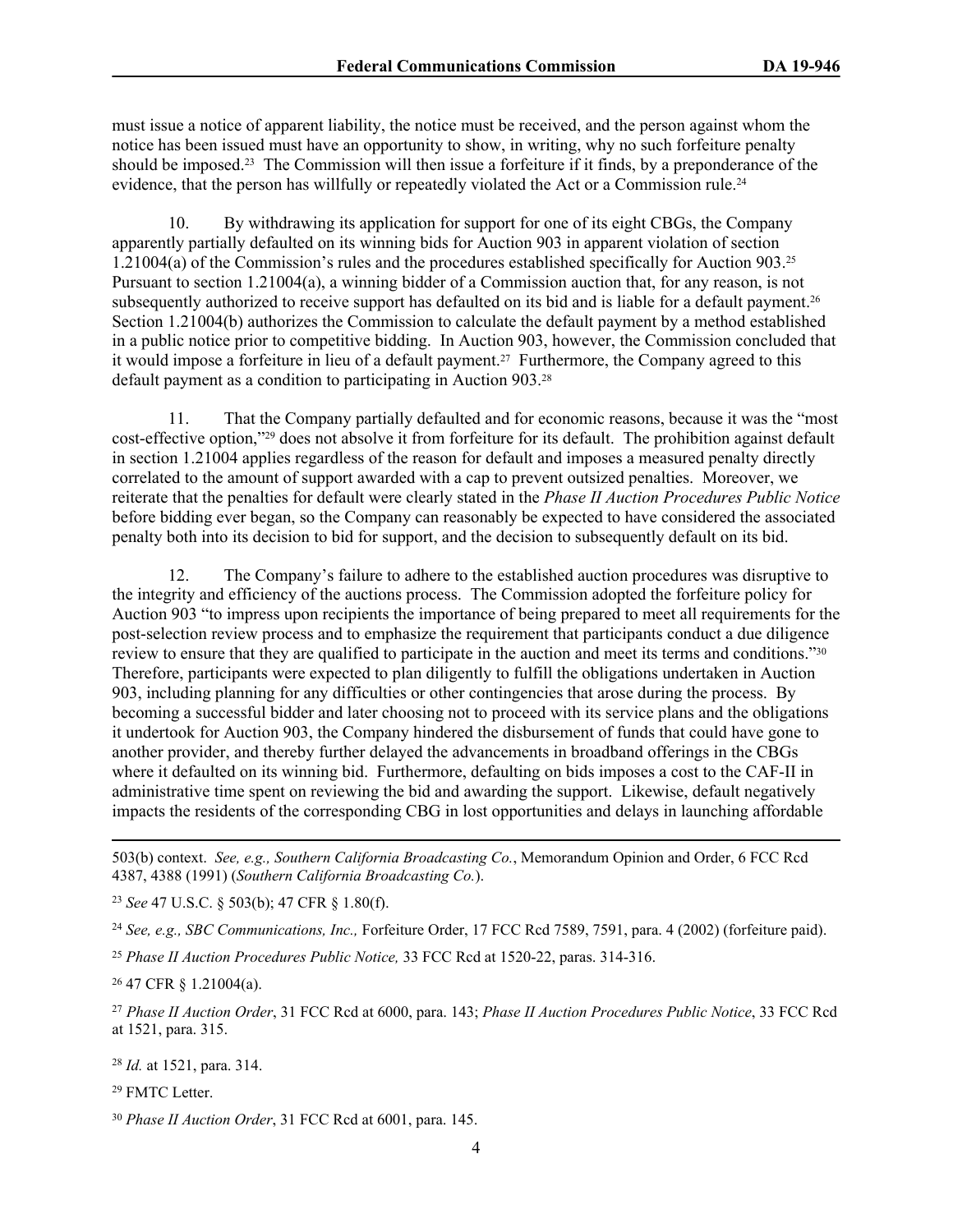services.

13. The Commission's *Forfeiture Policy Statement*31 specifies that the Commission shall impose a forfeiture based upon consideration of the factors enumerated in section  $503(b)(2)(E)$  of the Act, 47 U.S.C. § 503(b)(2)(E), such as "the nature, circumstances, extent and gravity of the violation, and, with respect to the violator, the degree of culpability, any history of prior offenses, ability to pay, and such other matters as justice may require."<sup>32</sup> Moreover, section  $312(f)(1)$  of the Act defines willful as "the conscious and deliberate commission or omission of such act, *irrespective of any intent* to violate . . . any rule or regulation of the Commission . . . . "33 As discussed herein, the Company agreed, prior to participating in Auction 903, to be subject to a forfeiture in the event of default. Additionally, the Company was cautioned to carefully craft its plans to meet all auction requirements and to prepare for any complications that could occur.34 In considering these factors as well as the procedures established for Auction 903 and the *Forfeiture Policy Statement*¸ we believe that a forfeiture is warranted against the Company for its apparent willful violation of section 1.21004 of the Commission's rules and the procedures established for Auction 903.

14. We also find that the Company has apparently committed one violation by defaulting on one of its eight winning bids, and is therefore apparently liable for a forfeiture of \$3,000. For Auction 903, the Commission established a base forfeiture of \$3,000 per violation in the event of an auction default, meaning there would be a separate violation for each geographic unit subject to a bid.35 The Commission deemed a \$3,000 base forfeiture appropriate, explaining that it was equivalent to the base forfeiture usually imposed for failing to file required forms or information with the Commission, as the Commission would be prevented from assessing a winning bidder's qualifications. Acknowledging that not all defaults would relate to the failure to submit the required forms or information, the Commission nonetheless concluded that for administrative simplicity and to provide bidders with certainty as to the base forfeiture that would apply for all pre-authorization defaults, it was reasonable to subject all bidders to the same \$3,000 base forfeiture per violation. Therefore, the Company's default in one geographic unit subjects it to a \$3,000 base forfeiture.

15. The \$3,000 base forfeiture is consistent with the cap established for default penalties in Auction 903. To prevent the base forfeiture amount from being disproportionate to the amount of a winning bidder's bid, the Commission limited the total base forfeiture for Auction 903 to 5% of the bidder's total assigned support for the CBG in which it was defaulting.<sup>36</sup> The Commission regarded 5%

<sup>34</sup> *Phase II Auction Procedures Public Notice,* 33 FCC Rcd at 1471-2, paras. 111-119.

<sup>35</sup> *Id.*

<sup>31</sup> *The Commission's Forfeiture Policy Statement and Amendment of Section 1.80 of the Rules to Incorporate the Forfeiture Guidelines*, 12 FCC Rcd 17,087, 17,113 (1997), *recons. denied* 15 FCC Rcd 303 (1999) (*Forfeiture Policy Statement*); 47 CFR § 1.80(b).

<sup>32</sup> *Forfeiture Policy Statement,* 12 FCC Rcd at 17100-101, para. 27.

 $33\overline{47}$  U.S.C. §  $312(f)(1)$  (emphasis added). The legislative history to Section  $312(f)(1)$  of the Act clarifies that this definition of willful applies to both Sections 312 and 503(b) of the Act, H.R. Rep. No. 97-765, 97th Cong. 2d Sess. 51 (1982), and the Commission has so interpreted the term in the Section 503(b) context. *See, e.g., Southern California Broadcasting Co.*, 6 FCC Rcd at 4388.

<sup>36</sup> *Phase II Auction Order*, 31 FCC Rcd at 6000-01, para. 144; *Phase II Auction Procedures Public Notice*, 33 FCC Rcd at 1521, para. 315. This would occur in situations where the dollar amount associated with the bid is low. For example, assume Bidder A's winning bid includes 100 CBGs for \$100,000 over the 10-year support term. We may impose a base forfeiture of \$5,000 (5% of \$100,000) because otherwise the base forfeiture would be \$300,000 (\$3,000 x 100 CBGs), which is three times the entire bid amount. In contrast, if Bidder B's winning bid includes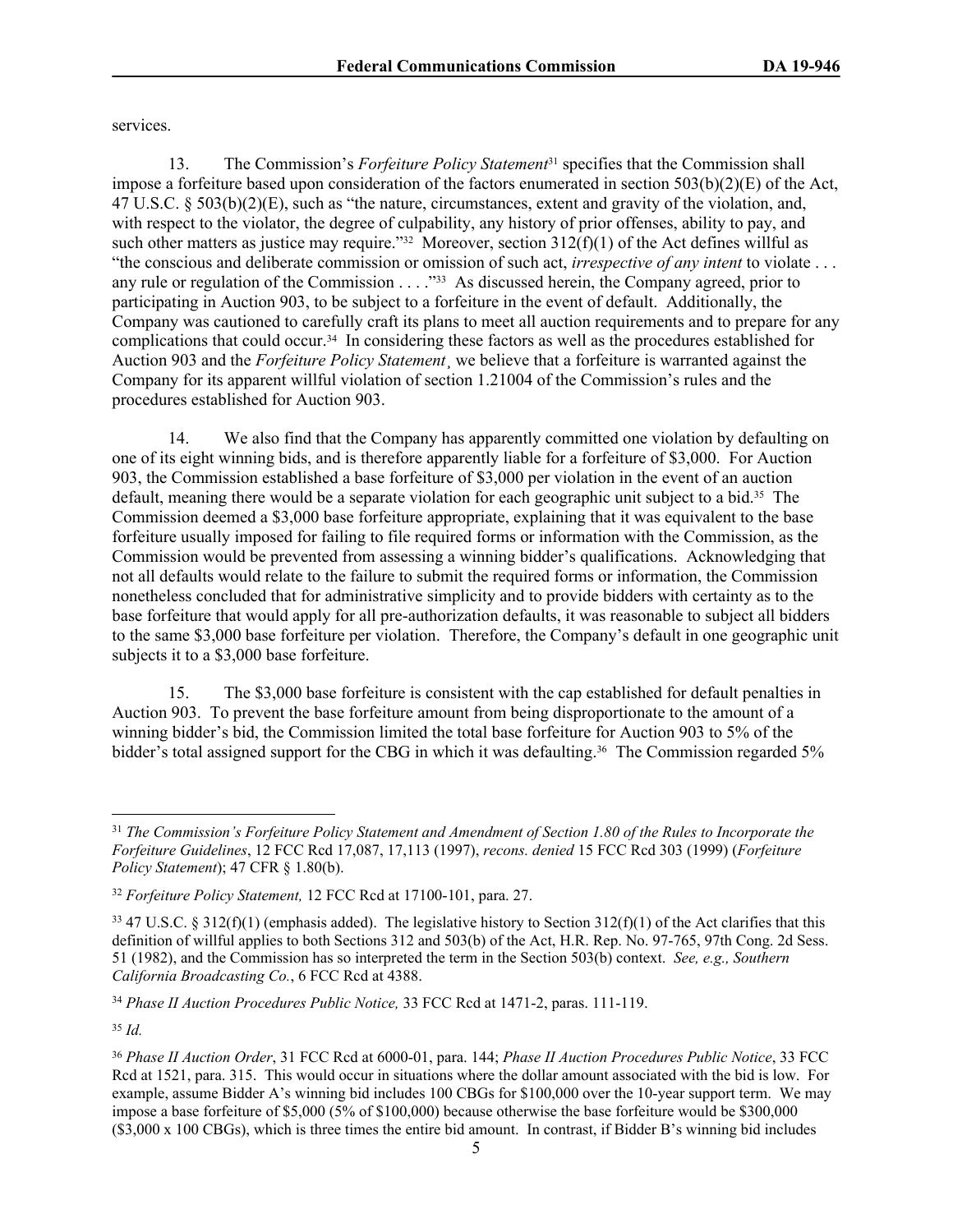of the total bid amount as not unduly punitive, while providing sufficient incentive for auction participants to diligently inform themselves of the obligations associated with participation in the auction.37 The Company's winning bid in default amounted to \$130,999.00, thereby capping the maximum forfeiture at \$6,550.00, which is 5% of the Company's total support won in the area of default. Thus, in accordance with the *Auction 903 Procedures Public Notice*, the \$3,000 forfeiture does not exceed 5% of the Company's winning bid in default.

16. Finally, after considering all the circumstances presented in the instant case, we conclude that a departure from the base forfeiture is not warranted here. For Auction 903 defaults, the Commission allowed for adjustment of the total base forfeiture, upward or downward, based on the criteria set forth in the Commission's forfeiture guidelines, notwithstanding the 5% limitation on base forfeitures as discussed above.38 However, on balance, we find that there are no other factors present in the instant case that would justify a departure from the established base forfeiture. Accordingly, we find that a forfeiture in the amount of \$3,000.00 against the Company is appropriate here.

#### **IV. ORDERING CLAUSES**

17. **ACCORDINGLY, IT IS ORDERED**, pursuant to section 503(b) of the Communications Act<sup>39</sup> and section 1.80 of the Commission's rules,<sup>40</sup> that Farmers Mutual Telephone Company is hereby **NOTIFIED** of its **APPARENT LIABILITY FOR FORFEITURE** in the amount of three thousand dollars (\$3,000.00) for its willful violation of section 1.21004(a) of the Commission's rules,41 and the procedures established specifically for Auction 903 in the *Phase II Auction Procedures Public Notice.*

18. **IT IS FURTHER ORDERED**, pursuant to section 1.80 of the Commission's rules,<sup>42</sup> that within thirty (30) calendar days of the release date of this Notice, Farmers Mutual Telephone Company **SHALL PAY** the full amount of the proposed forfeiture or **SHALL FILE** a written statement seeking reduction or cancellation of the proposed forfeiture consistent with paragraph 21 below.

19. Farmers Mutual Telephone Company shall send electronic notification of payment to Jeffrey Gee and to Genevieve Ross, Enforcement Bureau, Federal Communications Commission, at [Jeffrey.Gee@fcc.gov](mailto:Jeffrey.Gee@fcc.gov) and [Genevieve.Ross@fcc.gov](mailto:Genevieve.Ross@fcc.gov), on the date said payment is made. Payment of the forfeiture must be made by wire transfer, credit card, or ACH (Automated Clearing House) debit from a bank account using the Commission's Fee Filer (the Commission's online payment system).43 The

<sup>38</sup> *See* 47 U.S.C. § 503(b)(2)(B); 47 CFR § 1.80(b)(8), note to paragraph (b)(8); *Phase II Auction Order*, 31 FCC Rcd at 6000-01, para. 143; *Phase II Auction Procedures Public Notice*, 33 FCC Rcd at 1521, para. 315.

<sup>39</sup> 47 U.S.C. § 503(b).

<sup>40</sup> 47 CFR § 1.80.

<sup>41</sup> 47 CFR § 1.21004(a).

<sup>42</sup> 47 CFR § 1.80.

<sup>100</sup> CBGs for \$7,000,000 over the support term, we may impose a base forfeiture of \$300,000 (\$3,000 x 100 CBGs), which is 4.3% of the total bid.

<sup>37</sup> *Mobility Fund Phase I Auction Procedures Public Notice*, 27 FCC Rcd at 4777, para. 187; *Tribal Mobility Fund Phase I Auction Procedures Public Notice*, 28 FCC Rcd at 11692, para. 214.

<sup>&</sup>lt;sup>43</sup> Payments made using the Commission's Fee Filer system do not require the submission of an FCC Form 159.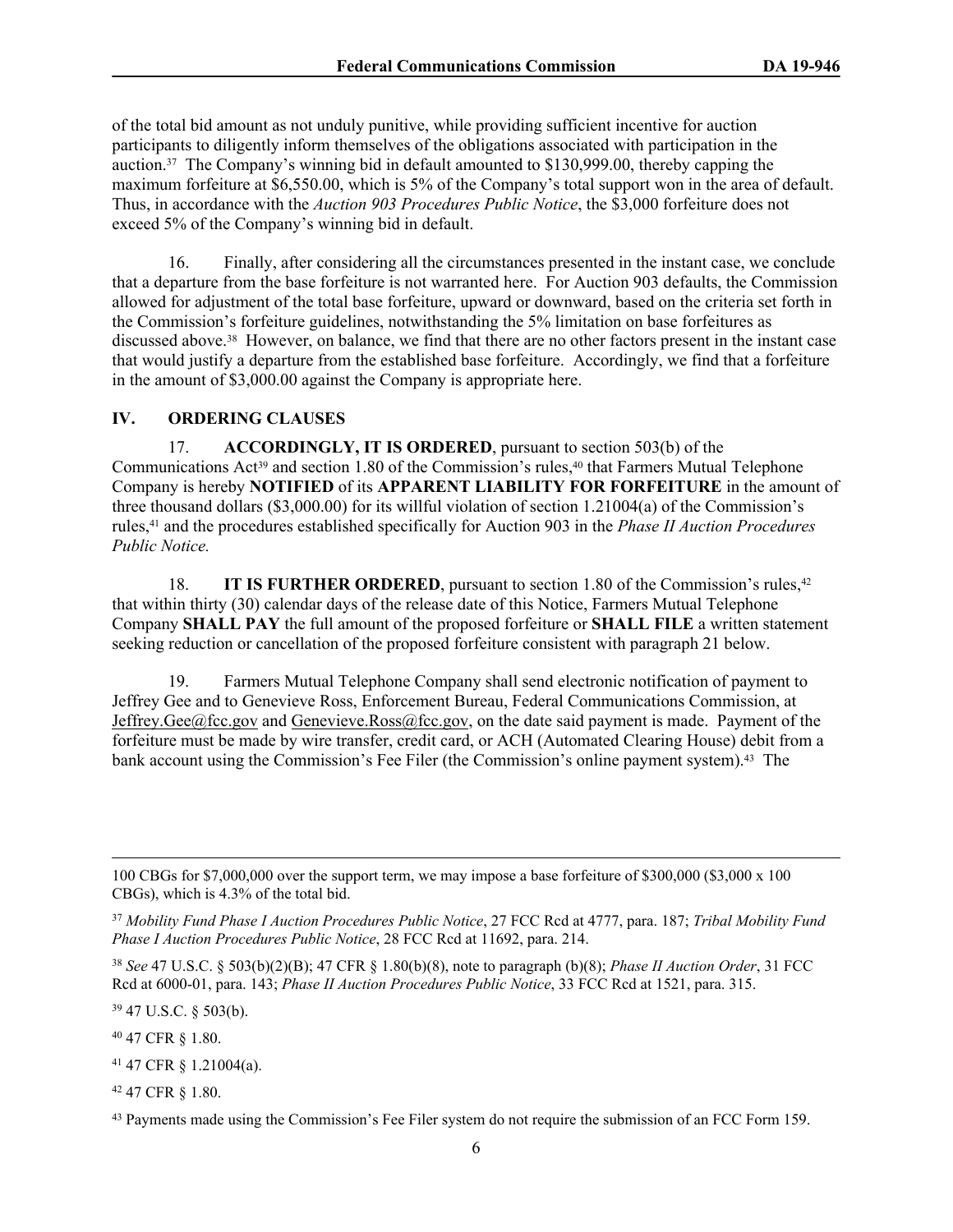Commission no longer accepts forfeiture payments by check or money order. Below are instructions that payors should follow based on the form of payment selected:<sup>44</sup>

- Payment by wire transfer must be made to ABA Number 021030004, receiving bank TREAS/NYC, and Account Number 27000001. A completed Form 159 must be faxed to the Federal Communications Commission at 202-418-2843 or e-mailed to [RROGWireFaxes@fcc.gov](mailto:RROGWireFaxes@fcc.gov) on the same business day the wire transfer is initiated. Failure to provide all required information in Form 159 may result in payment not being recognized as having been received. When completing FCC Form 159, enter the Account Number in block number 23A (call sign/other ID), enter the letters "FORF" in block number 24A (payment type code), and enter in block number 11 the  $FRN(s)$  captioned above (Payor FRN).<sup>45</sup> For additional detail and wire transfer instructions, go to [https://www.fcc.gov/licensing](https://www.fcc.gov/licensing-databases/fees/wire-transfer)[databases/fees/wire-transfer.](https://www.fcc.gov/licensing-databases/fees/wire-transfer)
- Payment by credit card must be made by using the Commission's Fee Filer website at <https://apps.fcc.gov/FeeFiler/login.cfm>. To pay by credit card, log in using the FRN captioned above. If payment must be split across FRNs, complete this process for each FRN. Next, select "Pay bills" on the Fee Filer Menu, and select the bill number associated with the NAL Account – the bill number is the NAL Account number with the first two digits excluded – and then choose the "Pay by Credit Card" option. Please note that there is a \$24,999.99 limit on credit card transactions.
- **•** Payment by ACH must be made by using the Commission's Fee Filer website at <https://apps.fcc.gov/FeeFiler/login.cfm>. To pay by ACH, log in using the FRN captioned above. If payment must be split across FRNs, complete this process for each FRN. Next, select "Pay bills" on the Fee Filer Menu and then select the bill number associated to the NAL Account – the bill number is the NAL Account number with the first two digits excluded – and choose the "Pay from Bank Account" option. Please contact the appropriate financial institution to confirm the correct Routing Number and the correct account number from which payment will be made and verify with that financial institution that the designated account has authorization to accept ACH transactions.

20. Any request for making full payment over time under an installment plan should be sent to: Chief Financial Officer—Financial Operations, Federal Communications Commission, 445 12th Street, SW, Room 1-A625, Washington, DC 20554.46 Questions regarding payment procedures should be directed to the Financial Operations Group Help Desk by phone, 1-877-480-3201, or by e-mail, [ARINQUIRIES@fcc.gov](mailto:arinquiries@fcc.gov).

21. The written statement seeking reduction or cancellation of the proposed forfeiture, if any, must include a detailed factual statement supported by appropriate documentation and affidavits pursuant to sections 1.16 and 1.80(f)(3) of the rules.<sup>47</sup> The written statement must be mailed to the Office of the Secretary, Federal Communications Commission, 445 12th Street, SW, Washington, DC 20554, ATTN: Enforcement Bureau, Investigations and Hearings Division, and must include the NAL/Account Number referenced in the caption. The statement must also be e-mailed to Jeffrey Gee and to Genevieve Ross,

<sup>44</sup> For questions regarding payment procedures, please contact the Financial Operations Group Help Desk by phone at  $1-877-480-3201$  (option #6), or by e-mail at ARINOUIRIES@fcc.gov.

<sup>45</sup> Instructions for completing the form may be obtained at<http://www.fcc.gov/Forms/Form159/159.pdf>.

<sup>46</sup> *See* 47 CFR § 1.1914.

<sup>47</sup> 47 CFR §§ 1.16, 1.80(f)(3).